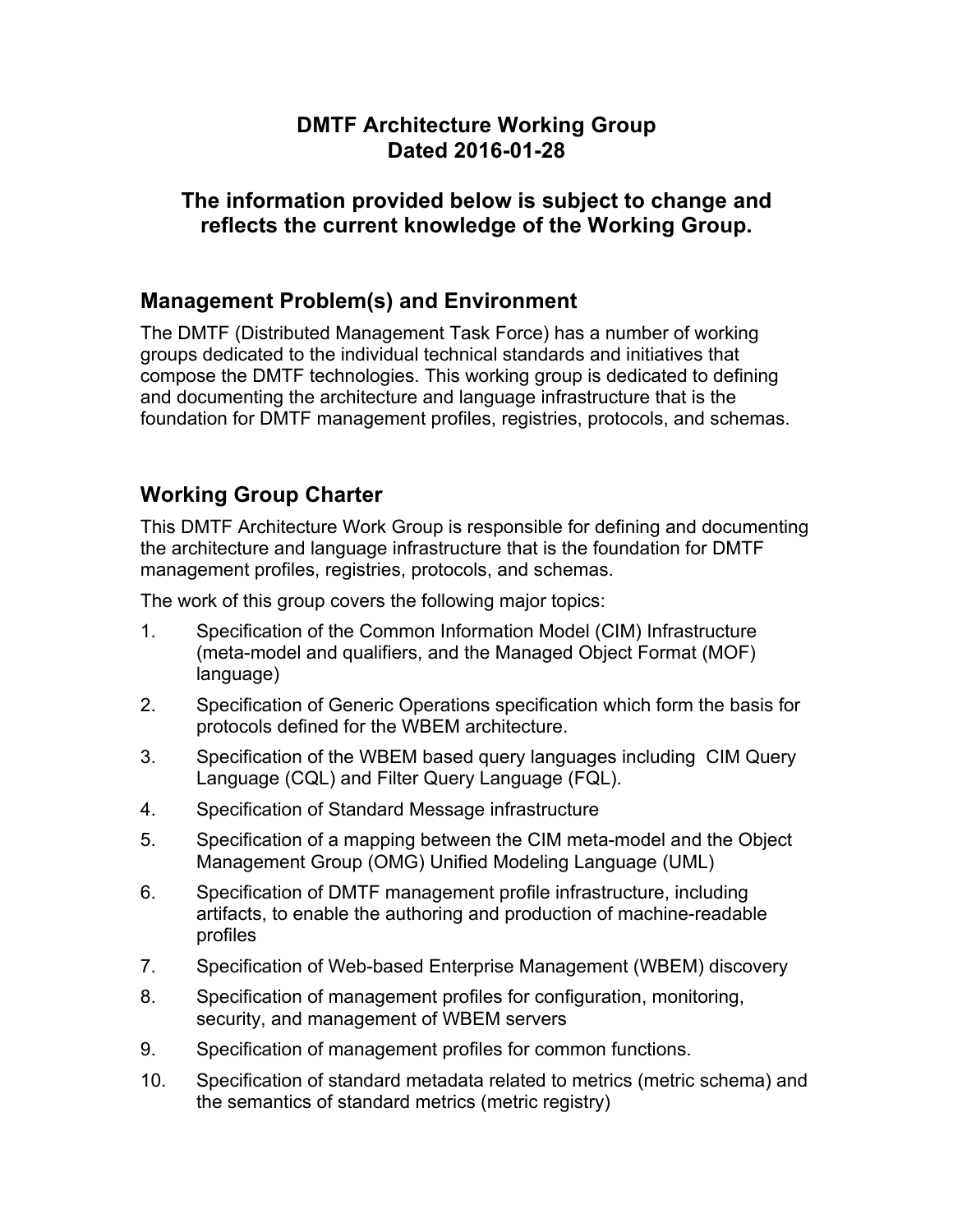- 11. Specification of the WBEM based client/server and listener/server protocols consistent with the architecture and generic operations definitions. Originally definition and support for each protocol was a separate subgroup; however, these subgroups have been subsumed into the architecture work group as of January 2016.
	- a. CIM-XML Protocol The CIM-XML protocol wat the initial protocol developed for the WBEM infrastructure and is widely used. The primary work of this activity is the continued maintenance and possible extension of the specifications for this protocol
	- b. WS-Man Protocol The primary work for this activity is any required maintenance of the existing specifications.
	- c. CIM-Rs Protocol A number of companies and organizations desire to use RESTful web services for systems management. In this environment, interoperability with implementations that utilize DMTF CIM technologies requires that the interfaces of these implementations be exposed as RESTful services in a consistent and standardized manner. The primary goal of this activity is to deliver standard specifications defining RESTful protocols for requests and replies between CIM servers, CIM clients, and CIM listeners

The DMTF Architecture Working Group defines and documents the issues and proposed solutions involving the overall management architecture and the future directions of the DMTF technologies. This includes:

- 1. Development of a strategy for migration to future versions of CIM (ex.CIM v3) from CIM v2.
- 2. Providing recommendations regarding the evolution of the CIM meta-model and supporting technology extensions.
- 3. Review and approval of new DMTF architectures and technology submissions.
- 4. Development and documentation of best design and use practices for CIM Schemas (defined by DMTF or elsewhere) and extensions.
- 5. Developing models (schema and profiles) for metrics and statistical data.
- 6. Development and support of protocols that are part of the WBEM architecture.

### **Reliance/Coordination with other DMTF Groups**

The DMTF Architecture Working Group coordinates with all of the other DMTF subcommittees and working groups.

## **DMTF Contacts**

The Architecture Working Group Chairs can be contacted at: dmtf-arch-chair@dmtf.org